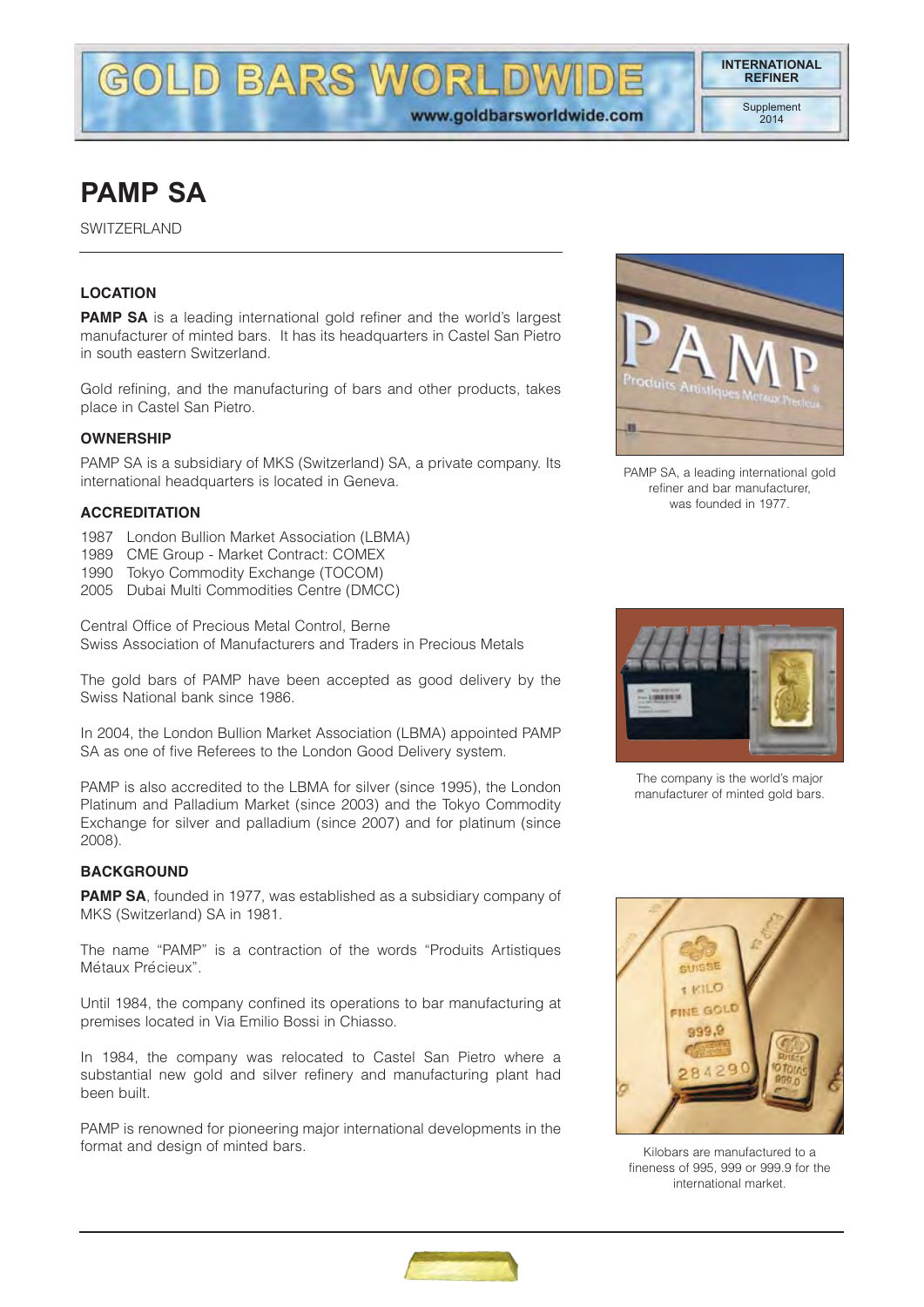The company was the first among accredited gold refiners to incorporate as standard practice a wide variety of optional designs on the reverse sides of its bars (since 1979), to produce pendant bars (since 1983) and bars in a variety of shapes (since 1985), to apply colourful three dimensional holograms as a decorative device (since 1990), to manufacture 1 oz and  $1/2$  oz bullion watches (since 1994), to issue an extensive range of round and oval minted bars (since 1995), to issue higher value added "talisman" bars (2006), a series of fashionable "icOns" bars (2009) and a series of "Elements" bars in 2012.

In addition to Switzerland, the company has offices in 11 countries: established in Dubai (1996), Thailand (1996), Malaysia (1996), Australia (1998), USA and China (2002), Vietnam, Netherlands and India (2008), Singapore (2009) and Turkey (2010).

Apart from gold, the company refines silver, platinum, palladium, rhodium and ruthenium, producing bars and other products for the silver and platinum group metal industries.

Number of employees: 220

#### **GOLD SERVICES**

PAMP SA focuses on:

- (1) Homogenization
- (2) Recovery and refining
- (3) Casting/manufacture of 'Good Delivery' bars or bullion bars (100-grams or greater)
- (4) Minting services

## **GOLD REFINING AND RECYCLING OF SCRAP**

The company normally accepts the following gold-bearing materials for refining up to 999.9, and to 999.99 purity if required:

- Semi-refined bullion
- Mine doré: predominantly gold
- Mine doré: predominantly silver
- Old jewellery
- Jewellery manufacturers scrap
- Dental scrap
- Old coins and medals
- Slag and other refining scrap

Gold refining methods include wet chemical chlorination (aqua regia), electrolysis and wet chemical parting.

Annual gold refining capacity is in excess of 450 tonnes.

#### **GOLD BARS**

An indicative standard range of 11 cast bars, and 46 minted bars in a variety of shapes.

Cast: 400 oz, 100 oz, 100 g – 1000 g, 10 tola, 1 – 10 tael Minted:  $0.3$  g – 1000 g,  $1/10$  oz – 10 oz, 1 and 5 tola, 1 tael

PAMP also manufactures an extensive range of customised bars for external entities. In recent years, it is renowned for having pioneered the manufacturing of minted bars in a variety of shapes (round, rectangular, oval and heart) for leading banks in India.



The refinery was established in Castel San Pietro in 1984.



Pouring molten gold



PAMP has manufactured London Good Delivery 400 oz bars since 1987.

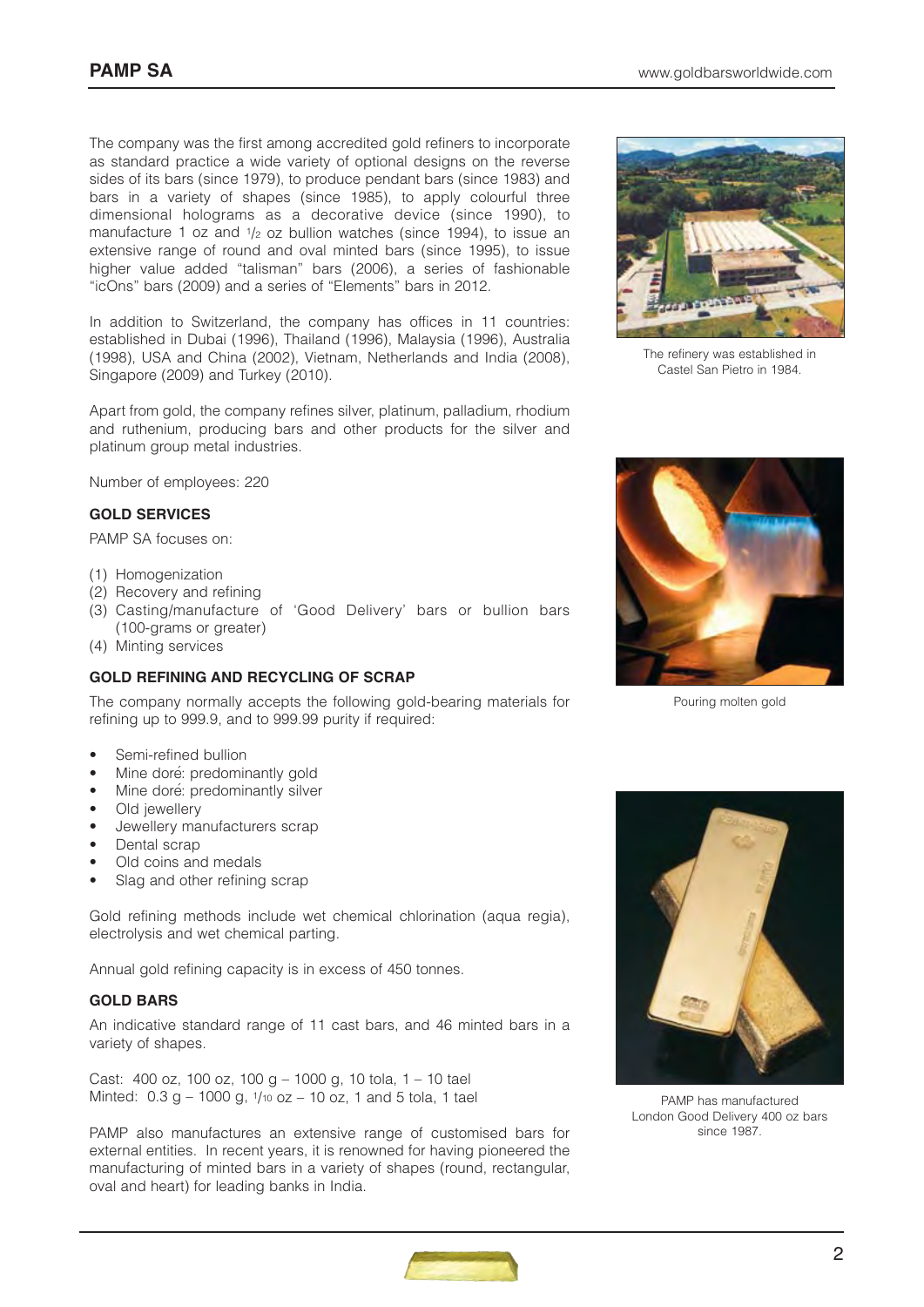# **TECHNICAL DESCRIPTION**

| Weight                               | <b>Type</b>      | <b>Fineness</b> | <b>Shape</b>   | <b>Dimensions</b>                | <b>First</b>  | <b>Serial Number</b>                 |
|--------------------------------------|------------------|-----------------|----------------|----------------------------------|---------------|--------------------------------------|
|                                      |                  |                 |                | mm                               | <b>Issued</b> | <b>System</b>                        |
| 400 oz                               | Cast             | 999.9           | Rectangular    | $250 \times 90 \times 40$        | 1984          | Letter                               |
|                                      |                  |                 |                | 225 x 58 (base)                  |               | Plus 8 numbers                       |
| 100 oz                               | Cast             | 999.9           | Rectangular    | $127.5 \times 57.5 \times 25$    | 1988          | Letter/6 numbers                     |
|                                      |                  |                 |                | 122.5 x 52.5 (base)              |               |                                      |
| 1000 g                               | Cast             | 995, 999, 999.9 | Rectangular    | 116 x 51 x 8.67<br>1984          |               | Letter/6 numbers                     |
| 500 g                                | Cast             | 999.9           | Rectangular    | $90 \times 40 \times 7.3$        | 1985          | Letter/6 numbers                     |
| 250 g                                | Cast             | 999.9           | Rectangular    | 60 x 35 x 6.3                    | 1985          | Letter/6 numbers                     |
| 100 g                                | Cast             | 999.9           | Rectangular    | 44 x 26.5 x 4.5                  | 1988          | Letter/6 numbers                     |
| 50 g                                 | Cast             | 999.9           | Rectangular    | $33 \times 19 \times 5$          | 2008          | Letter/6 numbers                     |
| 10 tola                              | Cast             | 999, 999.9      | Rectangular    | 47 x 27 x 5.01                   | 1985          |                                      |
| 10 tael                              | Cast             | 999.9           | Rectangular    | $90 \times 40 \times 5.5$        | 1989          | Letter/6 numbers                     |
| 5 tael                               | Cast             | 999.9           | Rectangular    | 60 x 35 x 4.7                    | 1989          | Letter/6 numbers                     |
| 1 tael                               | Cast             | 999.9           | Rectangular    | $27 \times 16 \times 5$          | 1989          | Letter/6 numbers                     |
|                                      |                  |                 |                |                                  |               |                                      |
| 1000 g                               | Minted           | 999.9           | Rectangular    | 118 x 52.5 x 8.4                 | 2010          | Letter/6 numbers                     |
| 500 g                                | Minted           | 999.9           | Rectangular    | 85 x 54 x 5.63                   | 2010          | Letter/6 numbers                     |
| 250 g                                | Minted           | 999.9           | Rectangular    | 60 x 35 x 6.20                   | 2010          | Letter/6 numbers                     |
| 100 g                                | Minted           | 999.9           | Rectangular    | 47 x 27 x 4.29                   | 1979          | Letter/ 6 numbers                    |
| 50 g                                 | Minted           | 999.9           | Rectangular    | 47 x 27 x 2.13                   | 1979          | Letter/6 numbers                     |
| 20 g                                 | Minted           | 999.9           | Rectangular    | 31 x 18 x 1.97                   | 1979          | Letter/6 numbers                     |
| 10 g                                 | Minted           | 999.9           | Rectangular    | 25.5 x 15.5 x 1.38               | 1979          | Letter/6 numbers                     |
| 8 g                                  | Minted           | 999.9           | Rectangular    | 22.5 x 15.5 x 1.05               | 2005          | Letter/6 numbers                     |
| 5 <sub>g</sub>                       | Minted           | 999.9           | Rectangular    | 23.3 x 14 x 0.83                 | 1979          | Letter/6 numbers                     |
| 2.5 <sub>g</sub>                     | Minted           | 999.9           | Rectangular    | 22.1 x 13.1 x 0.46               | 1981          | Letter/6 numbers                     |
| 1 g                                  | Minted           | 999.9           | Rectangular    | $14.5 \times 8.6 \times 0.43$    | 1980          | Letter/6 numbers                     |
| 0.5 <sub>g</sub>                     | Minted           | 999.9           | Rectangular    | $9.5 \times 6 \times 0.29$       | 2007          | Letter/6 numbers                     |
| 0.3 <sub>g</sub>                     | Minted           | 999.9           | Rectangular    | $9.5 \times 6 \times 0.17$       | 2007          | Letter/6 numbers                     |
| 10 oz                                | Minted           | 999.9           | Rectangular    | 60 x 35 x 8.3                    | 2004          | Letter/6 numbers                     |
| 5 oz                                 | Minted           | 999.9           | Rectangular    | 60 x 35 x 3.79                   | 2004          | Letter/6 numbers                     |
| 1 oz                                 | Minted           | 999.9           | Rectangular    | 41 x 24 x 1.70                   | 1979          | Letter/6 numbers                     |
| $\frac{1}{2}$ oz                     | Minted           | 999.9           | Rectangular    | 31 x 18 x 1.52                   | 1979          | Letter/6 numbers                     |
| $\frac{1}{4}$ OZ                     | Minted           | 999.9           | Rectangular    | 25.5 x 14.5 x 1.07               | 2008          | Letter/6 numbers                     |
| 5 tola                               | Minted           | 999, 999.9      | Rectangular    | 47 x 27 x 2.48                   | 1989          | Letter/6 numbers                     |
| 1 tola                               | Minted           | 999, 999.9      | Rectangular    | 25.5 x 15.5 x 1.61               | 1983          | Letter/6 numbers                     |
| 1 tael                               | Minted           | 999.9           | Rectangular    | 41 x 24 x 2.20                   | 1989          | Letter/6 numbers                     |
|                                      |                  |                 |                |                                  |               |                                      |
| 50 g                                 | Minted           | 999.9           | Round          | 40 x 40 x 2.04                   | 1995          | Letter/6 numbers                     |
| 20 g                                 | Minted           | 999.9           | Round          | 33 x 33 x 1.20                   | 1995          | Letter/6 numbers                     |
| 20 <sub>g</sub>                      | Minted           | 999.9           | Round          | 24 x 24 x 2.26                   | 1995          | Letter/6 numbers                     |
| 10 <sub>g</sub>                      | Minted           | 999.9           | Round          | 24 x 24 x 1.13                   | 1995          | Letter/6 numbers                     |
| 10 <sub>g</sub>                      | Minted           | 999.9           | Round          | 22 x 22 x 1.35                   | 1995          | Letter/6 numbers                     |
| 7 g                                  | Minted           | 999.9           | Round          | 22 x 22 x 0.94                   | 1995          | Letter/6 numbers                     |
| 5 <sub>g</sub>                       | Minted           | 999.9           | Round          | 18 x 18 x 1.00                   | 1995          | Letter/6 numbers                     |
| 5 <sub>g</sub>                       | Minted           | 999.9           | Round          | 16 x 16 x 1.27                   | 1995          | Letter/6 numbers                     |
| 2.5 <sub>g</sub>                     | Minted           | 999.9           | Round          | 18 x 18 x 0.50                   | 1995          | Letter/6 numbers                     |
| 2.5 <sub>g</sub>                     | Minted           | 999.9           | Round          | 16 x 16 x 0.63                   | 1995          | Letter/6 numbers                     |
| 2g                                   | Minted           | 999.9           | Round          | 13.9 x 13.9 x 0.78               | 1995          | Letter/6 numbers                     |
| 1 oz                                 | Minted           | 999.9           | Round          | 33 x 33 x 2.15                   | 1987          | Letter/6 numbers                     |
| $\frac{1}{2}$ OZ<br>$\frac{1}{4}$ OZ | Minted<br>Minted | 999.9<br>999.9  | Round<br>Round | 24 x 24 x 1.76<br>22 x 22 x 1.05 | 1990<br>1990  | Letter/6 numbers<br>Letter/6 numbers |
| $1/10$ oz                            | Minted           | 999.9           | Round          | 18 x 18 x 0.63                   | 1990          | Letter/6 numbers                     |
|                                      |                  |                 |                |                                  |               |                                      |

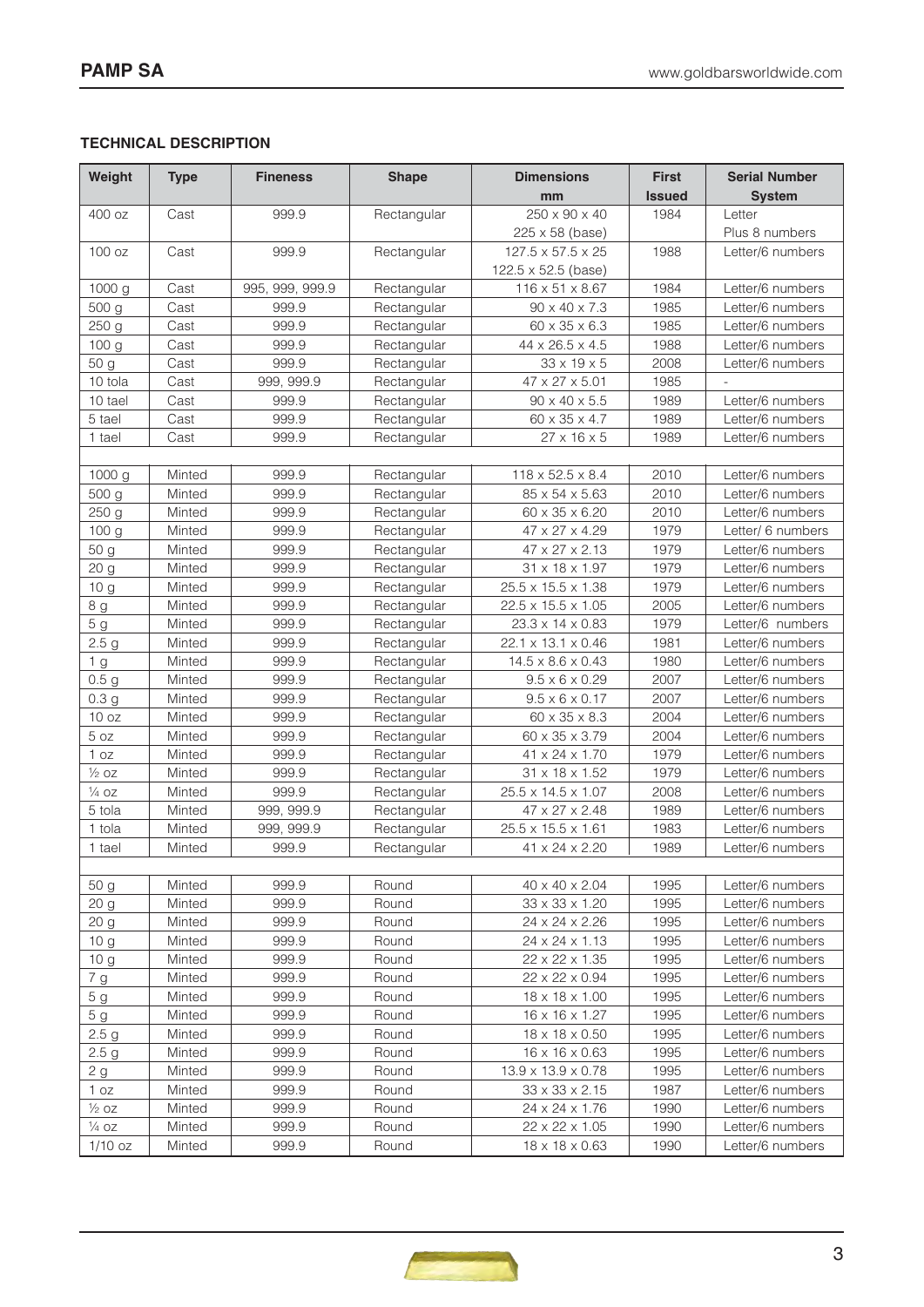| Weight           | <b>Type</b> | <b>Fineness</b> | <b>Shape</b> | <b>Dimensions</b>              | <b>First</b>  | <b>Serial Number</b> |
|------------------|-------------|-----------------|--------------|--------------------------------|---------------|----------------------|
|                  |             |                 |              | mm                             | <b>Issued</b> | <b>System</b>        |
| 50 <sub>q</sub>  | Minted      | 999.9           | Oval         | 45 x 30 x 2.46                 | 1995          | Letter/6 numbers     |
| 20 <sub>g</sub>  | Minted      | 999.9           | Oval         | $45 \times 30 \times 0.98$     | 1995          | Letter/6 numbers     |
| 10 <sub>g</sub>  | Minted      | 999.9           | Oval         | $26.8 \times 16.5 \times 1.46$ | 1995          | Letter/6 numbers     |
| 8 g              | Minted      | 999.9           | Oval         | $26.8 \times 16.5 \times 1.16$ | 1995          | Letter/6 numbers     |
| 5 <sub>g</sub>   | Minted      | 999.9           | Oval         | $22.5 \times 14 \times 1.035$  | 1995          | Letter/6 numbers     |
| 2.5 <sub>g</sub> | Minted      | 999.9           | Oval         | $22.5 \times 14 \times 0.515$  | 1995          | Letter/6 numbers     |
| ' g              | Minted      | 999.9           | Oval         | $14.5 \times 9 \times 0.51$    | 1995          | Letter/6 numbers     |
| OZ               | Minted      | 999.9           | Oval         | $45 \times 30 \times 1.53$     | 1990          | Letter/6 numbers     |
| $\frac{1}{2}$ OZ | Minted      | 999.9           | Oval         | $45 \times 30 \times 0.765$    | 1990          | Letter/6 numbers     |
| $\frac{1}{4}$ OZ | Minted      | 999.9           | Oval         | $26.8 \times 16.5 \times 1.13$ | 1990          | Letter/6 numbers     |

Source: PAMP SA

#### **Serial numbering systems**

**400 oz.** Letter plus 8 numbers. The serial number comprises 4 different codes. 1st code is a letter, which indicates the year the bar was made. 2nd code is a 4-digit number, which indicates the number assigned to the fusion (melting) process of a specific day. 3rd code is a 2-digit number, which indicates the progressive number assigned to each fusion cycle progressed during the day noted by the 2nd code. 4th code is a 2-digit number, which indicates the progressive number assigned to each bar. An example: A 01230212.

A serial numbering system was applied as standard practice only on 400 oz and 100 oz bars from 1984 until 2012. Serial numbers on other bar weights were only applied on request.

Since 2012, almost all smaller cast and minted bars are now stamped with a letter and serial number.

#### **HISTORY OF GOLD BAR MANUFACTURE**

PAMP SA, in its early years, manufactured minted bars only.

In 1979, 7 rectangular minted bars were launched: 100 g, 50 g, 20 g, 10 g, 5 g, 1 oz, 1/2 oz. The range was extended with the introduction of 1 g (1980), 2.5 g (1981), 1 tola (1983), 5 tola and 1 tael (1989), chi-denominated bars for Vietnam (1994), and 5 oz and 10 oz (2004).

In 1984, 400 oz and 1000 g cast bars were issued, following the opening of the refinery at Castel San Pietro. The cast bar range was increased with the issue of 500 g, 250 g, 10 tola (1985), 100 oz, 100 g (1988), 10 tael and 5 tael bars (1989). The company's first cast bar, the 10 tola, had been introduced in 1983.

In 1990, the company was the first, among accredited refiners, to issue oval minted bars: 1 oz, 1/2 oz and 1/4 oz. In 1995, 7 gram-denominated weights were also issued, ranging from 1 g to 50 g.

The company's first round minted bar was issued as a 1 oz (1987), followed by others:  $1/2$ ,  $1/4$  and  $1/10$  oz bars (1990), and 12 gramdenominated bars, ranging from 2 g to 50 g (1995).

In 1995, the company was the first, among accredited refiners, to issue a range of oval minted bars: in 7 weights, ranging from 1 g to 50 g.

In 2010, 1000 g, 500 g and 250 g minted bars were issued.



The company manufactures a standard range of 46 rectangular, round and oval minted bars.



Minted bars are protected by CertiPAMP packaging.

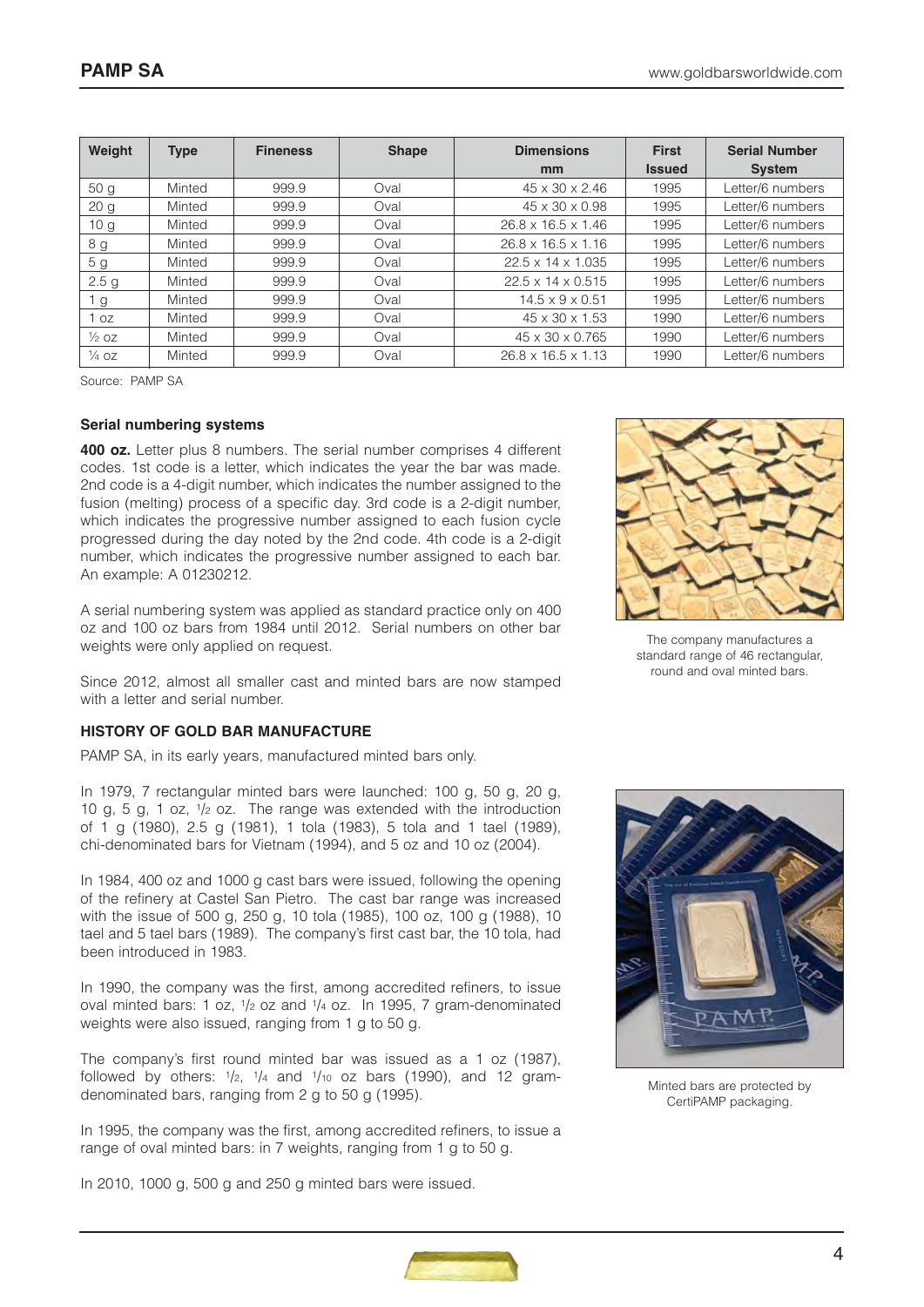In 2011, "The Lunar Calendar Series" was launched to commemorate the 12-year lunar, starting with "Year of the Dragon" bars for 2012. Range: 100 g, 5 g and 1 oz.

While standard rectangular bars have been manufactured since 1979, innovative pendant bars in a variety of shapes that incorporate a hanger have been issued: oval, rectangular (since 1984), lozenge (since 1985), colonna (since 1986), heart (since 1994).

In recent years, many other innovative bars, with a capacity to be worn as pendants, have been launched: "Talisman" bars (2006) in a variety of shapes; "ic0ns" bars (since 2009) with stylish designs appealing directly to fashion conscious consumers; "Elements" bars (since 2010); and "Anim-Mates" bars (in 2014).

A decorative design has appeared on the reverse side of all minted bars since 1979 when the Roman Goddess of Fortune, the best known of the company's designs, was first used. Since that time, a portfolio of more than 50 optional designs have been developed, ranging from flowers, birds and animals to Zodiac signs, Hindu Gods and the Buddha.

Multi-coloured hologram designs, as an optional decorative feature, have been applied to gold bars, particularly pendant bars, since 1990.

The original official stamp, slightly modified in 1982, was adopted in 1979, the certification mark in 1980.

#### **TRADE COMMUNICATION**

Enquiries by **gold dealers** should be directed to MKS (Switzerland) SA:

MKS (Switzerland) SA Promenade St-Antoine 10 PO Box 3470 1211 Geneva 3 Switzerland

Tel: +41-22-818 5100 Fax: +41-22-810 1388 Email: info@mks.com

Website: www.mks.ch

Enquiries by **industrial customers** should be directed to PAMP SA:

PAMP SA 6874 Castel San Pietro Switzerland

Tel: 41-91-6950 450 Fax: 41-91-6950 451 Email: info@pamp.com

Website: www.pamp.ch



Fortuna

The renowned Fortuna, Rose and Liberty designs are often applied to the reverse side of minted bars.



Rose



Liberty

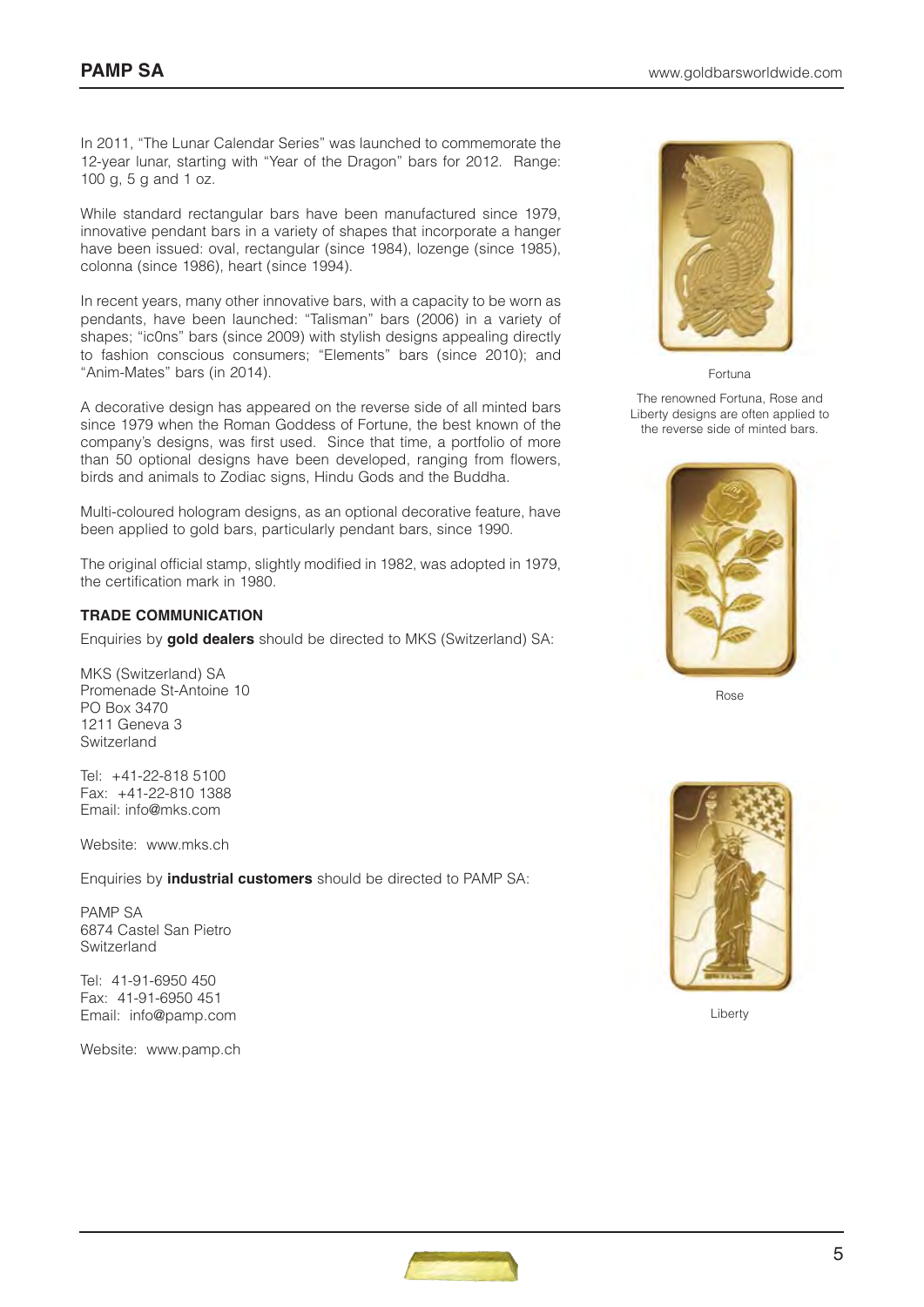# **EXAMPLES OF CAST BARS**





Certificates are issued for all bars weighing 1000 g and less.





1000 g 100 g 10 tola 1 tael





London Good Delivery 400 oz bar.

In 2004 the London Bullion Market Association (LBMA) appointed PAMP SA as one of five Referees to the London Good Delivery system.

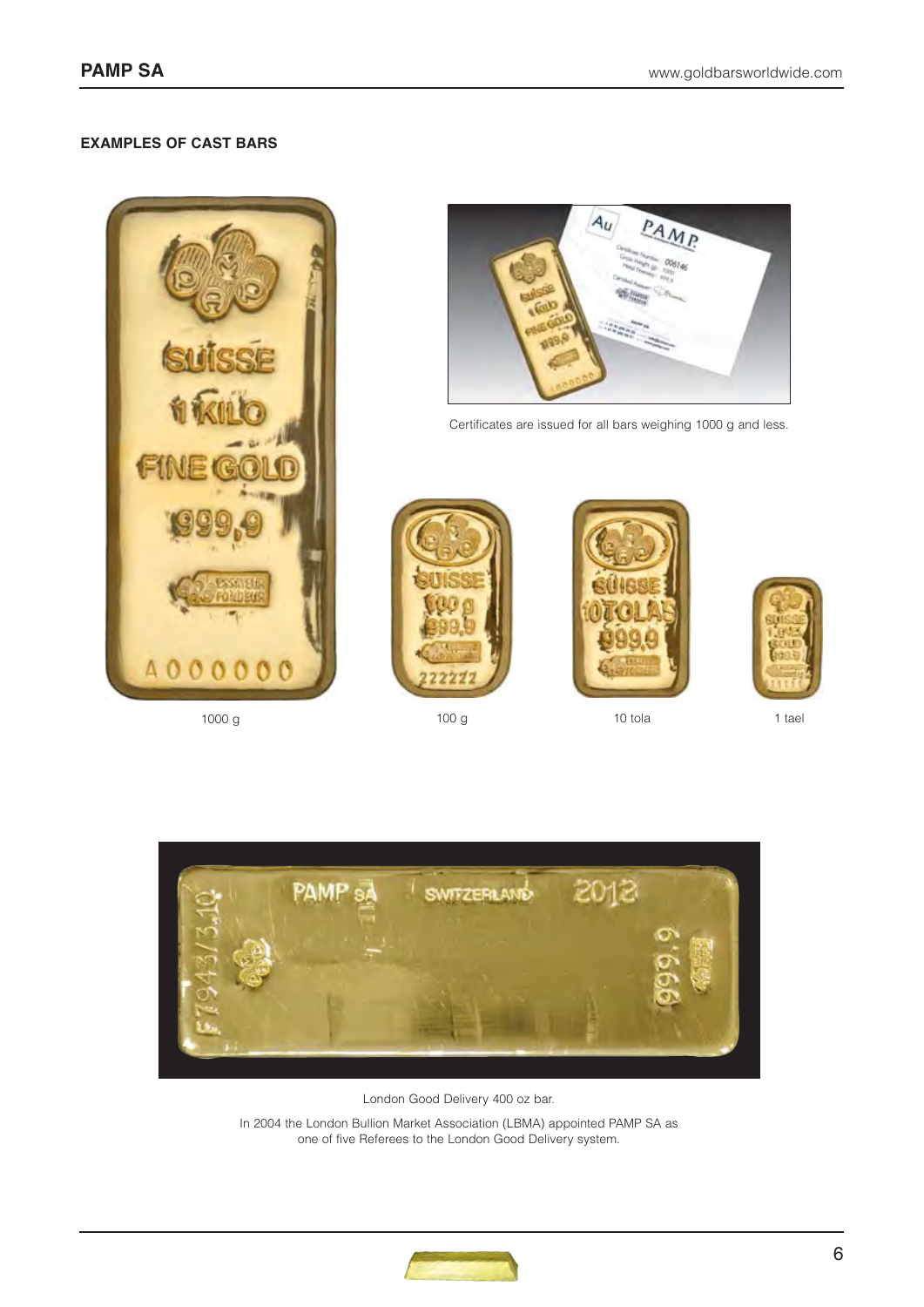# **EXAMPLES OF MINTED BARS**



1000 g

b SUISSE  $100q$ **FINE GOLD** 999.9 **Official** B235136

100 g





20 g



50 g 1 oz



Round bars have been manufactured since 1990.





Oval bars have been manufactured since 1995.



Obverse Reverse

Hologram bars have been manufactured since 1990.

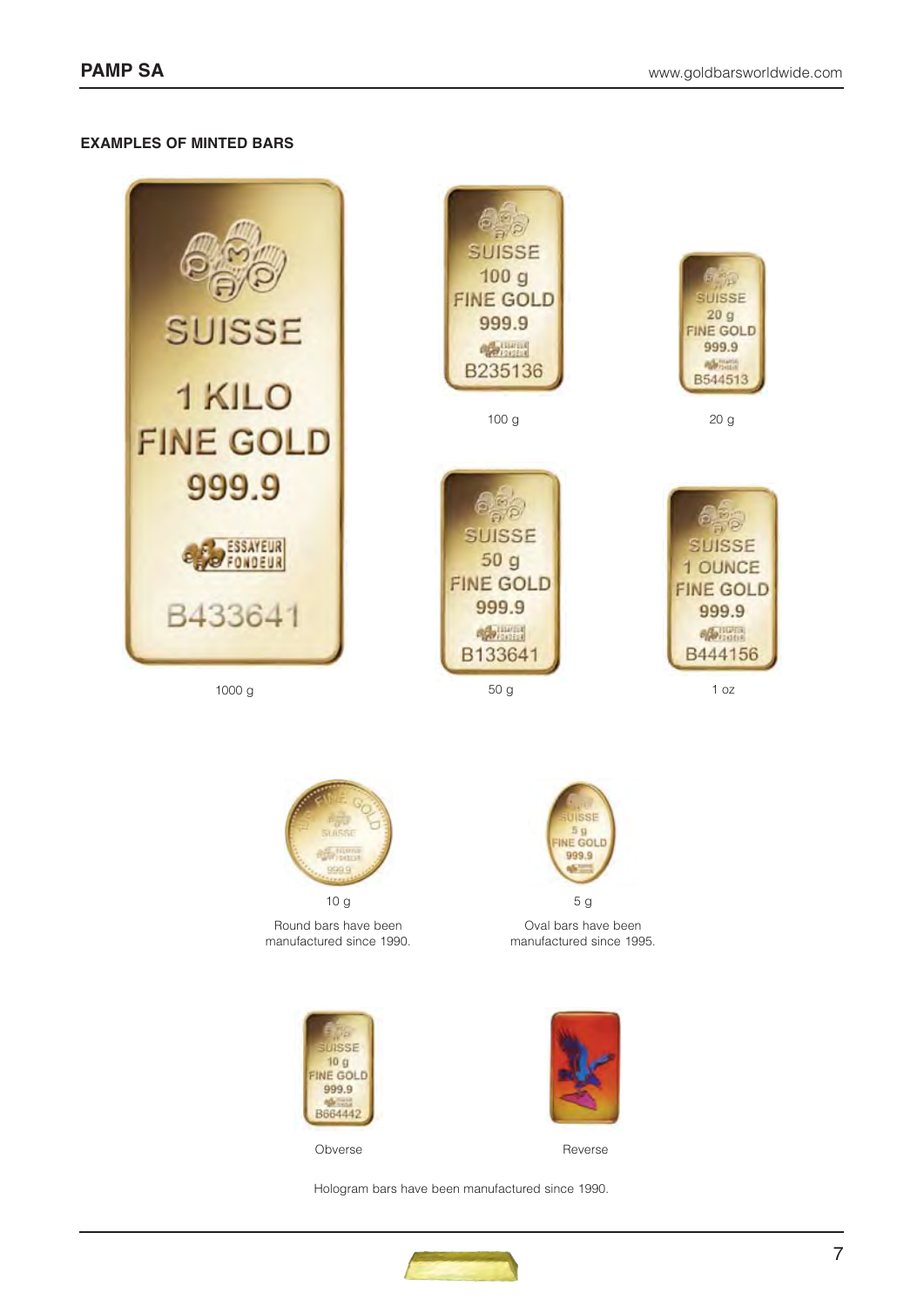## **STANDARD PENDANT GOLD BARS**

PAMP is the world's largest manufacturer of minted pendant bars. The company has issued more than 50 tonnes of these innovative bars worldwide since their launch in the Middle East in 1984.

| Weight           | <b>Type</b> | <b>Fineness</b> | <b>Shape</b>   | <b>Dimensions</b>            | <b>First</b>  |
|------------------|-------------|-----------------|----------------|------------------------------|---------------|
|                  |             |                 |                | mm                           | <b>Issued</b> |
| 50 g             | Minted      | 999.9           | Rectangular    | 51 x 27 x 2.07               | 1984          |
| 20 g             | Minted      | 999.9           | Rectangular    | 37 x 18 x 1.85               | 1984          |
| 10 g             | Minted      | 999.9           | Rectangular    | 28.5 x 15.5 x 1.32           | 1984          |
| 5 <sub>g</sub>   | Minted      | 999.9           | Rectangular    | 28.5 x 15.5 x 0.66           | 1984          |
| 2.5 <sub>g</sub> | Minted      | 999.9           | Rectangular    | 26.7 x 14 x 0.385            | 1984          |
| 1 oz             | Minted      | 999.9           | Rectangular    | 45 x 24 x 1.68               | 1984          |
| $1/2$ OZ         | Minted      | 999.9           | Rectangular    | 37 x 18 x 1.45               | 1984          |
| $1/4$ OZ         | Minted      | 999.9           | Rectangular    | 28.5 x 15.5 x 1.04           | 1984          |
|                  |             |                 |                |                              |               |
| 50 g             | Minted      | 999.9           | Oval           | 50 x 35 x 2.375              | 1984          |
| 20 g             | Minted      | 999.9           | Oval           | 50 x 35 x 0.945              | 1984          |
| 20 g             | Minted      | 999.9           | Oval           | 39 x 20 x 1.83               | 1984          |
| 10 <sub>g</sub>  | Minted      | 999.9           | Oval           | 31 x 17 x 1.85               | 1984          |
| 10 <sub>g</sub>  | Minted      | 999.9           | Oval           | 39 x 20 x 0.91               | 1984          |
| 5 <sub>g</sub>   | Minted      | 999.9           | Oval           | 26 x 14 x 0.98               | 1984          |
| 2.5 <sub>g</sub> | Minted      | 999.9           | Oval           | 26 x 14 x 0.49               | 1984          |
| 1 <sub>g</sub>   | Minted      | 999.9           | Oval           | $17 \times 9 \times 0.47$    | 1984          |
| 1 oz             | Minted      | 999.9           | Oval           | 50 x 35 x 1.47               | 1984          |
| $1/2$ OZ         | Minted      | 999.9           | Oval           | 50 x 35 x 0.735              | 1984          |
| $1/4$ OZ         | Minted      | 999.9           | Oval           | 31 x 17 x 1.095              | 1984          |
|                  |             |                 |                |                              |               |
| 50 g             | Minted      | 999.9           | Lozenge        | 50 x 32 x 3.11               | 1985          |
| 20 g             | Minted      | 999.9           | Lozenge        | 50 x 32 x 1.24               | 1985          |
| 10 <sub>g</sub>  | Minted      | 999.9           | Lozenge        | 38 x 24 x 1.06               | 1985          |
| 5 <sub>g</sub>   | Minted      | 999.9           | Lozenge        | 31 x 18 x 0.83               | 1985          |
| 2.5 <sub>g</sub> | Minted      | 999.9           | Lozenge        | 31 x 18 x 0.42               | 1985          |
| 1 <sub>g</sub>   | Minted      | 999.9           | Lozenge        | 17 x 11 x 0.68               | 1985          |
| 1 oz             | Minted      | 999.9           | Lozenge        | 50 x 32 x 1.93               | 1985          |
| $1/2$ OZ         | Minted      | 999.9           | Lozenge        | 50 x 32 x 0.965              | 1985          |
|                  |             |                 |                |                              |               |
| 20 <sub>g</sub>  | Minted      | 999.9           | Colonna        | 47 x 32 x 1.11               | 1986          |
| 10 g             | Minted      | 999.9           | Colonna        | 37 x 25 x 0.94               | 1986          |
| 5 <sub>g</sub>   | Minted      | 999.9           | Colonna        | 27.5 x 18.5 x 0.82           | 1986          |
| 1 oz             | Minted      | 999.9           | Colonna        | 47 x 32 x 1.735              | 1986          |
| $1/2$ OZ         | Minted      | 999.9           | Colonna        | 47 x 32 x 0.86               | 1986          |
|                  |             |                 |                |                              |               |
| 2g               | Minted      | 999.9           | Heart I        | 21 x 20 x 0.37               | 1995          |
| 2.5 <sub>g</sub> | Minted      | 999.9           | Heart I        | 21 x 20 x 0.47               | 1995          |
| 5 g              | Minted      | 999.9           | Heart I        | 23 x 22 x 0.75               | 1995          |
| 10 <sub>g</sub>  | Minted      | 999.9           | Heart I        | 26 x 27 x 1.095              | 1995          |
| 2.5 <sub>g</sub> | Minted      | 999.9           | Heart II       | 22 x 21 x 0.45               | 1999          |
| 5 g              | Minted      | 999.9           | Heart II       | 22 x 21 x 0.90               | 1999          |
| 10 <sub>g</sub>  | Minted      | 999.9           | Heart II       | 24 x 26 x 1.30               | 1999          |
| 5g               | Minted      | 999.9           | Double-Pendant | $31.5 \times 28 \times 2.01$ | 1996          |

Source : PAMP SA

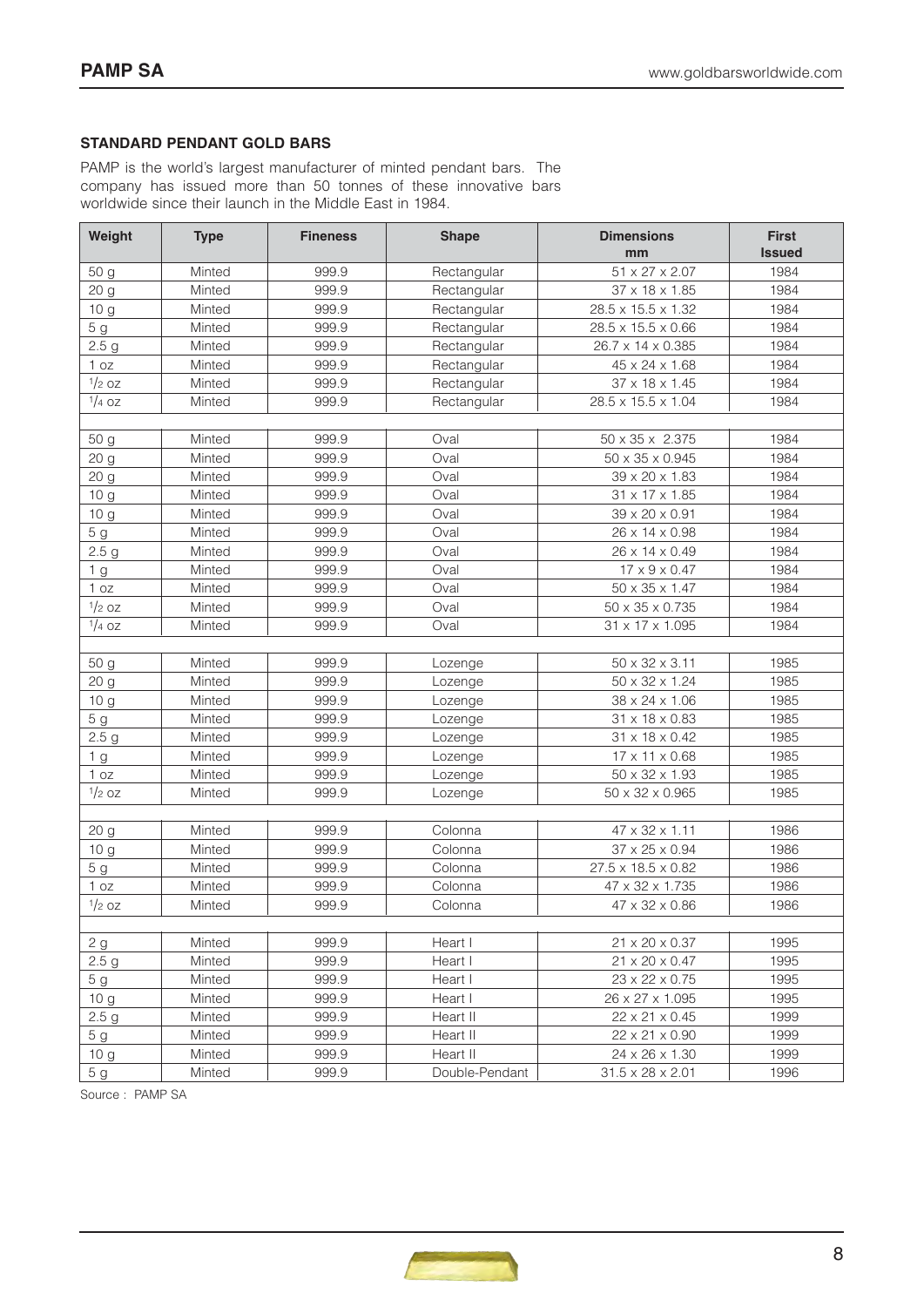## **EXAMPLES OF STANDARD PENDANT BARS**



## **GOLD "icOns" BARS – SERIES**

PAMP is the first, among accredited refiners to manufacture minted gold bars that incorporate fashion and pop culture-derived motifs on their reverse sides. The 1st edition, launched in 2009, illustrates a variety of skins: cobra, crocodile, stingray, leopard and zebra. The 2nd edition, launched in 2011, illustrates three famous styles of lace that originated in the French cities of Calais, Chantilly and Valenciennes.

| Weight          | Type   | <b>Fineness</b> | <b>Shape</b> | <b>Dimensions</b> | <b>First</b>  |
|-----------------|--------|-----------------|--------------|-------------------|---------------|
|                 |        |                 |              | mm                | <b>Issued</b> |
| 20 <sub>q</sub> | Minted | 999.9           | Rectangular  | $41 \times 24$    | 2009          |
| 10 <sub>q</sub> | Minted | 999.9           | Rectangular  | $31 \times 18$    | 2009          |
| 5 g             | Minted | 999.9           | Rectangular  | $23.3 \times 14$  | 2009          |

Source: PAMP SA

# **GOLD "ELEMENTS" BARS – SERIES**

A range of stylish "Bloom" gold bars illustrates a variety of flowers: Water Lily, Orchid, Iris, Rose and Peony. The bars, which weigh 1/5 oz, have an elongated, rectangular shape, similar to the ancient Egyptian "cartouche". They were launched in 2010.

| Weight   | <b>Type</b> | <b>Fineness</b> | <b>Shape</b> | <b>Dimensions</b><br>mm | <b>First</b><br><b>Issued</b> |
|----------|-------------|-----------------|--------------|-------------------------|-------------------------------|
| $1/5$ oz | Minted      | 999.9           | Rectangular  | 13.00 x 30.00           | 2010                          |

Source: PAMP SA

The series has continued with the issue of "Wings" gold bars (2011) and "Wave" gold bars (2012).



The "icOns" series was launched in 2009.



The "Elements" series was launched in 2010.

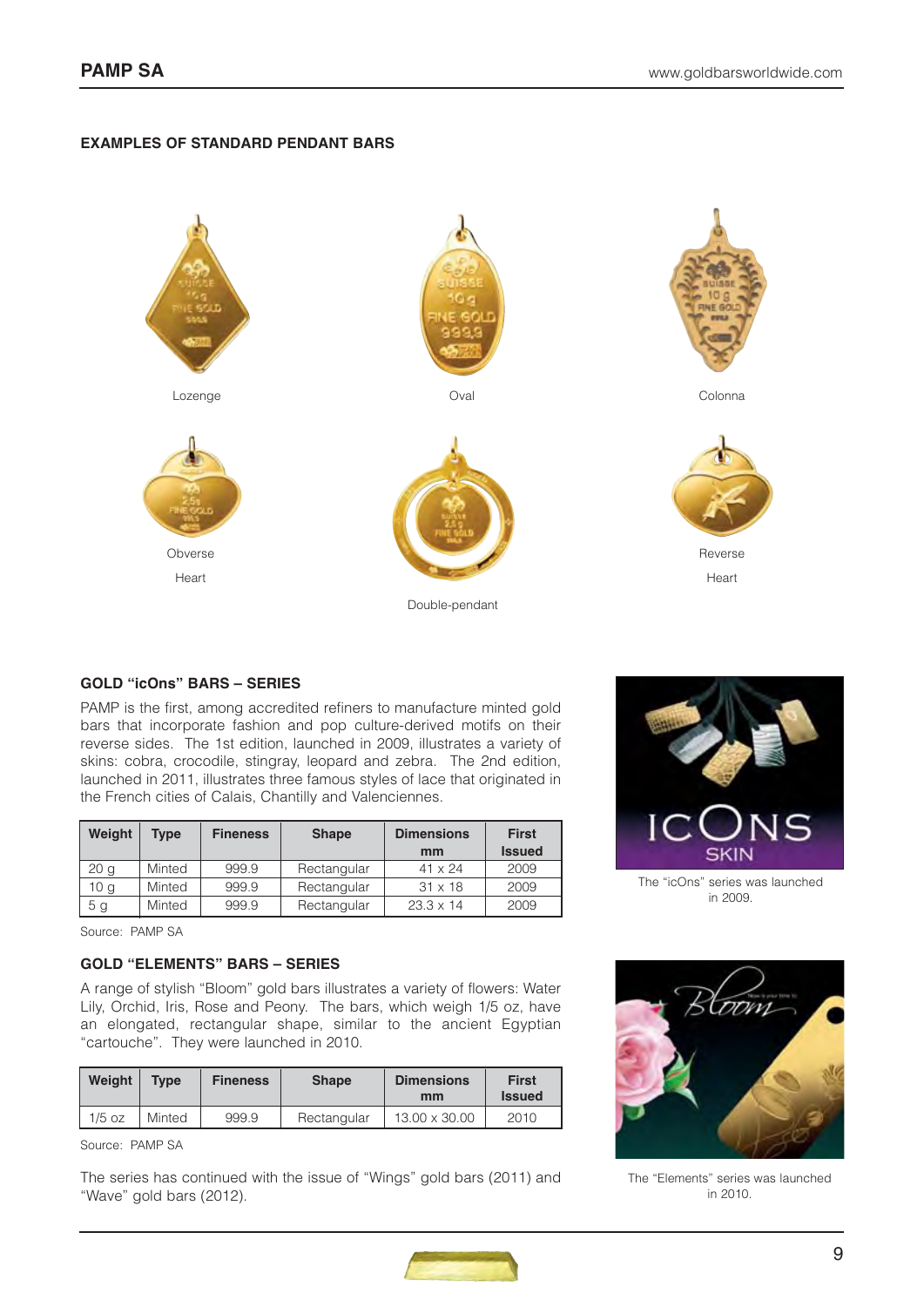# **LUNAR CALENDAR GOLD BARS - SERIES**

The Lunar Calendar Series started with "Year of the Dragon" bars for 2012, followed by the "Year of the Snake" in 2013. The 12 animals in the 12-year lunar cycle: Rat, Ox, Tiger, Rabbit, Dragon, Snake, Horse, Goat, Monkey, Rooster, Dog, Pig.

| Weight | <b>Type</b> | <b>Fineness</b> | <b>Shape</b> | <b>Dimensions</b> | <b>First</b> |
|--------|-------------|-----------------|--------------|-------------------|--------------|
|        |             |                 |              | mm                | Issued*      |
| 100 g  | Minted      | 999.9           | Rectangular  | 27.00 x 47.00     | 2011         |
| OZ     | Minted      | 999.9           | Rectangular  | 24.00 x 41.00     | 2011         |
| b g    | Minted      | 999.9           | Rectangular  | 14.00 x 23.30     | 2011         |

Source: PAMP SA

#### **TALISMAN GOLD BARS**

Known as "FORS talismans", these innovative minted bars were launched in Japan in 2006. Each of the 6 different shapes represents a symbol of good fortune. An optional message of peace, love, joy, health or prosperity is inscribed on the bars in 9 languages: English, French, Italian, Spanish, German, Arabic, Hebrew, Russian and Chinese.

| Weight           | <b>Type</b> | <b>Fineness</b> | <b>Name</b>     | <b>Shape</b> | <b>Dimensions</b><br>mm | <b>First</b><br><b>Issued</b> |
|------------------|-------------|-----------------|-----------------|--------------|-------------------------|-------------------------------|
| 15 <sub>g</sub>  | Minted      | 750             | Icône           | Oval         | $41 \times 15$          | 2006                          |
| 6.5 <sub>g</sub> | Minted      | 750             | Eternel         | Rectangular  | $45 \times 5.40$        | 2006                          |
| 4 g              | Minted      | 750             | Universe        | Oval         | 26 x 10.50              | 2006                          |
| 2 g              | Minted      | 750             | Plenty          | Round        | $13 \times 13$          | 2006                          |
| 4 <sub>g</sub>   | Minted      | 750             | Flame of Love   | Heart        | $21 \times 19.8$        | 2006                          |
| 2.4 <sub>g</sub> | Minted      | 750             | Wave of Emotion | Heart        | 14.40 x 15              | 2006                          |

Source: PAMP SA



Year of the Dragon The Lunar Calendar Series was launched in 2012.



Èternel The Talisman bar range was launched in 2006.

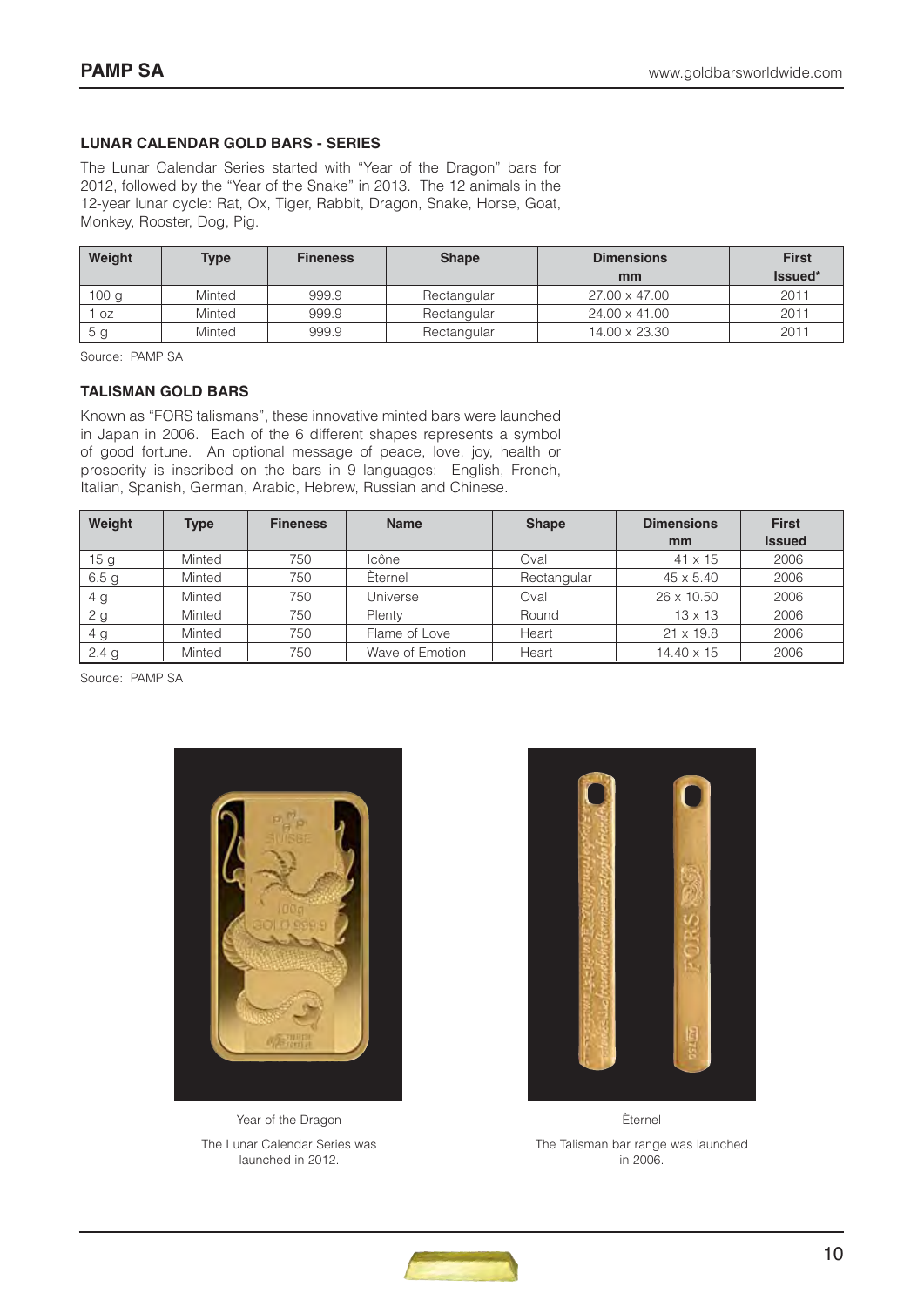#### **ANIM-MATES COLLECTION**

The Anim-Mates Collection depicts three endearing animal characters: Bunny-Luv, Kitty-KDO and Brainy-Bear. The minted pendant bars, in proof-like quality, are also known as "Precious Squared" in recognition of their square shape. They were launched in 2014.

| Weight | <b>Type</b> | <b>Fineness</b> | <b>Shape</b> | <b>Dimensions</b><br>mm | <b>First</b><br><b>Issued</b> |
|--------|-------------|-----------------|--------------|-------------------------|-------------------------------|
| 10 a   | Minted      | 999.9           | Square       | $20 \times 20$          | 2014                          |
| 5 g    | Minted      | 999.9           | Square       | $16 \times 16$          | 2014                          |

Source: PAMP SA







Bunny-Luv **Bunny-Luv** Kitty-KDO **Brainy-Bear** 

The Anim-Mates Collection was launched in 2014.

## **MULTIGRAM BULLION SETS**

Multigram bullion sets, containing 25 x 1 g and 12 x 1 g minted gold bars, wewre launched in 2013. The bars are held in interconnecting CertiPAMP units that can be snapped off from the set as required. The sets assist those investors who prefer to own part of their gold holding in small 1 g units, as well as those who wish to use them as an attractive gold investment gift for family and friends. They were launched in 2013.

| Weight | Type   | <b>Fineness</b> | <b>Shape</b> | <b>Dimensions</b><br>mm   | <b>First</b><br><b>Issued</b> |
|--------|--------|-----------------|--------------|---------------------------|-------------------------------|
|        | Minted | 999.9           | Rectangular  | $9.5 \times 6 \times 1.1$ | 2013                          |

Source: PAMP SA



Multigram Bullion Sets were launched in 2013.

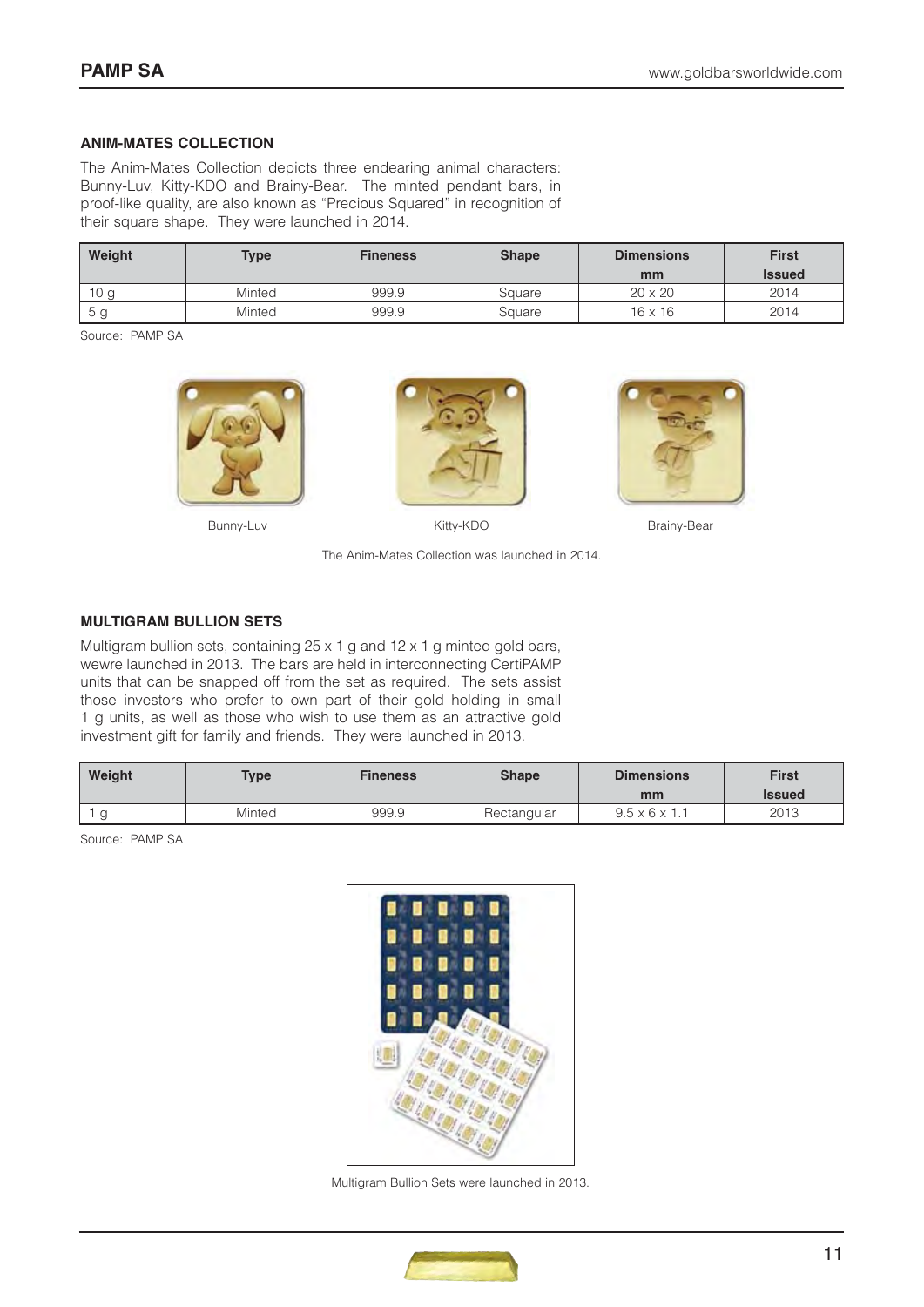



PAMP offers allocated and unallocated gold storage facilities in Switzerland, New York and New Delhi.